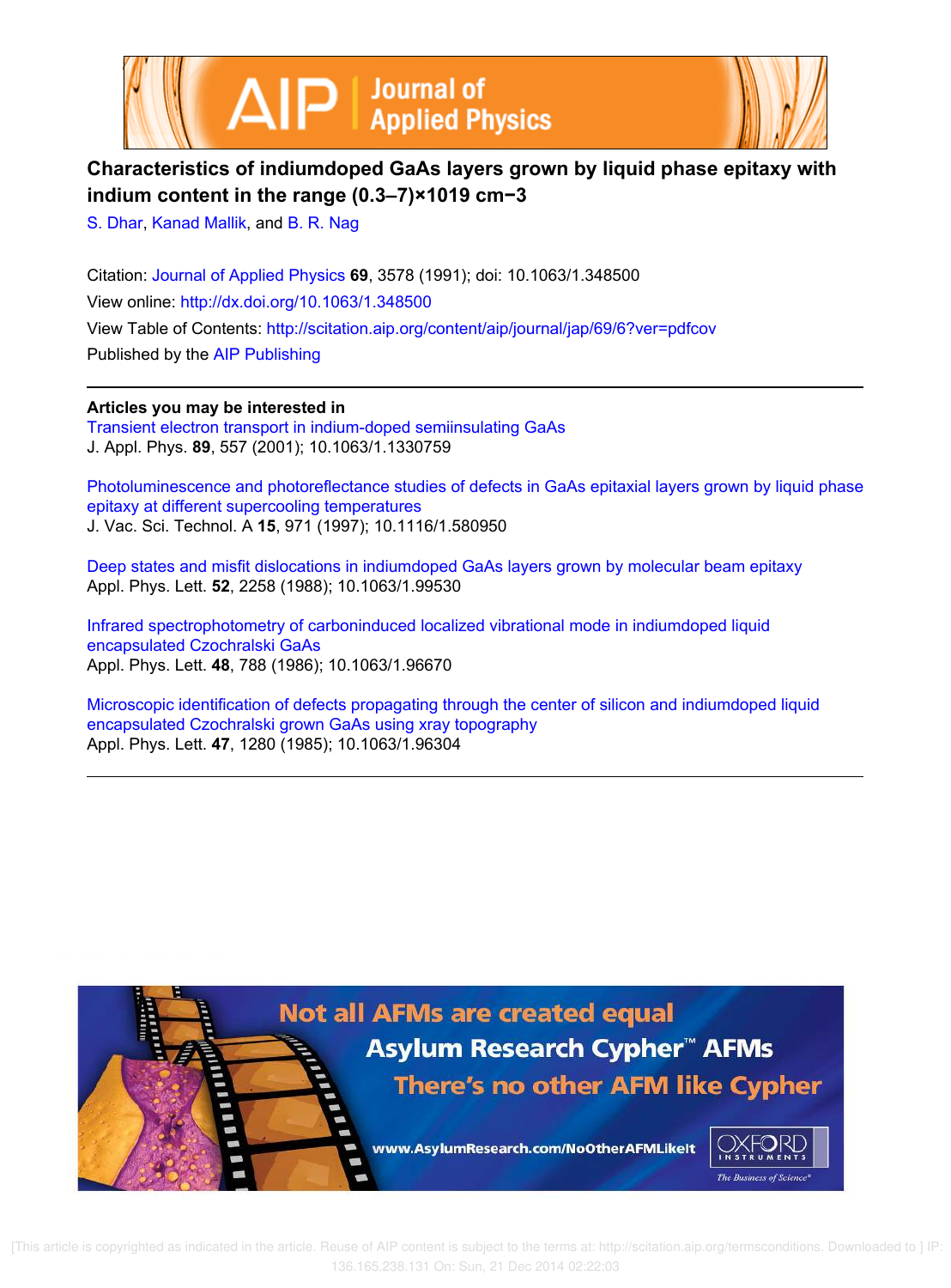# Characteristics of indium-doped GaAs layers grown by liquid phase epitaxy with indium content in the range  $(0.3-\tilde{7})\times10^{19}$  cm<sup>-3</sup>

S. Dhar and Kanad Mallik Department of Electronic Science, University of Calcutta, 92, A. P. C. Road, Calcutta- 700 009, India

B. R. Nag

Institute of Radio Physics and Electronics, University of Calcutta, 92, A.P. C. Road, Calcutta- 700 009, India

(Received 19 October 1990; accepted for publication 18 December 1990)

GaAs layers grown by liquid phase epitaxy and doped with indium in the concentration range of  $(0.3-7) \times 10^{19}$  cm  $^{-3}$  are studied by etch pit density (EPD), Hall, capacitance-voltage and current-voltage measurement techniques. Layers doped with indium in the range  $(0.5-5) \times 10^{19}$  cm<sup>-3</sup> show about 10%-15% increase in mobility and a corresponding decrease in the background impurity concentrations. In the same range, EPD is found to fall below  $10^2$  cm<sup>-2</sup>. Above  $5\times 10^{19}$  cm<sup>-3</sup> In doping, mobility decreases drastically, and the dislocation density measured by EPD count goes above  $10^3$  cm<sup>-2</sup>. This result, together with a comparison of free carrier concentrations measured by Hall and capacitance-voltage techniques indicate that dislocation-related scatterings are effective in lowering the mobility for high indium content layers. Reverse current-voltage characteristics of gold Schottky diodes fabricated on the layers do not show any dependence of breakdown voltages on In doping. Simple theoretical calculations give evidence to the fact that the reverse breakdown process in the diodes are, in fact, controlled by the normal avalanching mechanisms dependent on the electrically active background impurities.

## I. INTRODUCTION

The growth of nearly dislocation-free crystals of GaAs by controlled indium doping is a matter of paramount interest today. The prime need is to get large diameter defectfree wafers which are potential substrates for high-yield manufacturing of metal-semiconductor field effect transistors (MESFETs) and integrated circuits. The work done in this area up to 1988 has been reviewed in detail by Winston and co-workers.' In a more recent publication, Leo *et al.* reported<sup>2</sup> that a combination of In doping and the application of a magnetic field to suppress turbulent flows during the liquid encapsulated Czochralski (LEC) growth of GaAs resulted in crystals with excellent values of carrier lifetime and radiation efficiency.

The process by which dislocations and other defects are reduced by In doping of GaAs is not absolutely clear. According to the solution-hardening model, proposed by Ehrenreich and Hirth, $3$  an In atom, surrounded by four As atoms, forms a localized cluster in a solution of GaAs and resists the motion of dislocations within the latter. Such "hardening" of the GaAs solution may prevent the formation of new dislocations. This model is contradicted by Matsui and Yokoyama<sup>4</sup> who found no difference in dislocation velocities in undoped and In-doped GaAs. Yonenaga and Sumino,<sup>5</sup> on the other hand, reported that the velocity of the  $\alpha$ -type dislocations greatly reduced upon In doping and they suggested that this phenomenon may alone prevent dislocation multiplication in In-doped GaAs. One may also take note of the generalized model proposed by Sher and co-workers.<sup>6</sup> It is based on dislocation hardening due to different bond lengths of the two kinds of anions in alloyed binary compounds. The authors commented that this mechanism can indirectly explain dislocation reduction in In-alloyed GaAs.

The In-doping method has also been successfully used in the growth of low defect-density epitaxial layers by liquid phase epitaxy  $(LPE)$ ,<sup>7,8</sup> vapor phase epitaxy  $(VPE)$ ,<sup>9,10</sup> metalorganic chemical vapor deposition  $(MOCVD)$ ,<sup>11</sup> and by molecular beam epitaxy  $(MBE)^{12-15}$ techniques. In addition to the effect of preventing dislocation multiplication by hardening of the material, In doping may also reduce dislocations in epitaxial layers by way of layer-substrate misfits. For low values of In doping, this misfit has the effect of reducing threading dislocations, entering the layer from the substrate, by the glide forces acting between two misfit planes.<sup>16</sup> Another possible benefit of In doping may be that since In occupies the Ga vacant sites, both Ga vacancies as well as substitutional impurities sitting at these sites are likely to be decreased.<sup>7</sup>

However, all the above welcome advantages of In doping are likely to be destroyed at higher doping levels due to the generation of misfit dislocations at the interface. It is, therefore, natural to expect that there should be an optimum range of In doping at which the layers will assume best structural, electrical, and optical characteristics. Experimental evidence for this is obtained from the etch pit density (EPD) studies of Kim and  $Min<sup>10</sup>$  and from the Hall mobility and photoluminescence (PL) data of Uddin and Anderson.<sup>15</sup> It is, however, noted that the reported minimum value of dislocation density in Ref. 10 is rather high and the rise of Hall mobility of MBE-grown layers<sup>15</sup> might be due to a mixed effect of enhanced growth temperature and In doping.

We have attempted to investigate the matter by a care-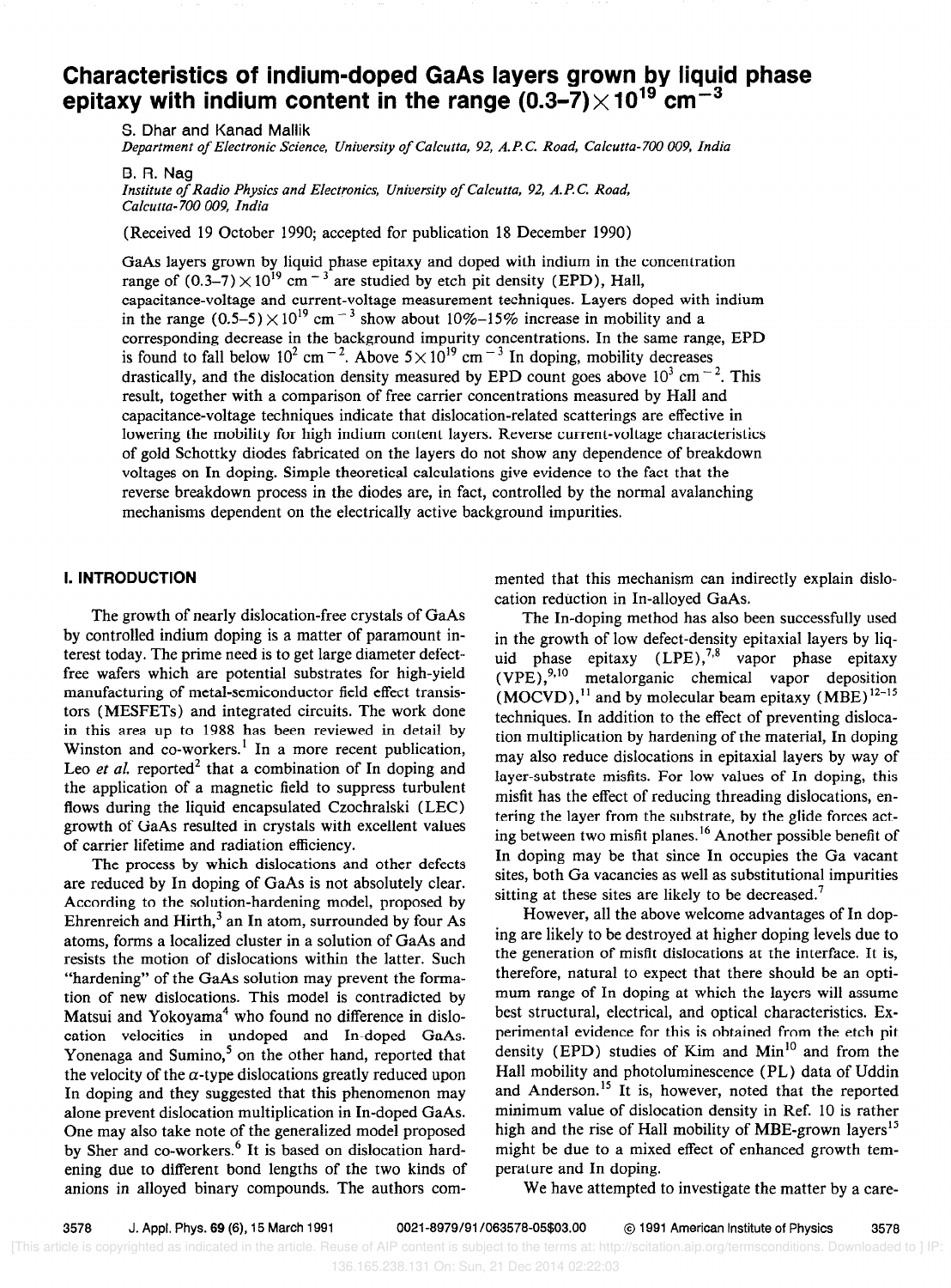ful and systematic study of LPE-grown GaAs layers doped with indium in the range  $(0.3-7) \times 10^{19}$  cm<sup>-3</sup>. We have found that within a range of  $(0.5-5) \times 10^{19}$  cm<sup>-3</sup> In doping, the measured EPD of the layers went below  $10^2$  cm<sup>-2</sup>. In the same region, Hall mobility enhanced by  $10\% - 15\%$ with corresponding reduction in shallow donor densities measured by both Hall and capacitance-voltage  $(C-V)$ techniques. The reverse breakdown voltages of gold Schottky diodes fabricated on the layers did not show any definite improvement due to In doping, in contrast to the observations made by Narozny and Beneking.<sup>8</sup> Instead. they seem to be related to the background doping of layers following conventional theories of Avalanche breakdown. All the above characteristics showed definite degradation above In-doping concentration of  $5 \times 10^{19}$  cm<sup>-3</sup>. The details of our growth technique, characterization, and the results are presented in this paper.

### II. MATERIALS GROWTH

The In-doped GaAs layers used in our experiments were grown in a conventional horizontal LPE reactor using the sliding boat technique. The melt consisted of 99.9999% pure polycrystalline GaAs dissolved in 99.9999% Ga. Amount of In needed to get the required doping in grown layers was calculated taking into account the reported' distribution coefficient of In in GaAs, which is 0.12. This amount was carefully weighted in a microbalance and thereafter directly added to the melt. An undersaturated solution of GaAs in Ga was used as the etch-back melt. Ga for this melt and that for the growth melt were separately baked in the furnace at 820 "C for 20 h in an ambient of Pd-diffused  $H_2$  in order to reduce the dissolved oxygen and other volatile impurities. Next, required amounts of materials were added to form the growth and the etch-back melts and baking was repeated at 800 "C for another 20 h. Growth was typically done at 780 "C for 30-40 min using a supersaturation of 5 "C and a cooling ramp of 0.3 "C/min which produced layers 8-10  $\mu$ m thick. Layers were grown on LEC semi-insulating  $(SI)$  and Te-doped *n*-type  $(3 \times 10^{17} \text{ cm}^{-3})$  GaAs substrates. Both types of substrates were procured from Cambridge Instruments, U. K., and had an average EPD of  $10^4$  cm<sup>-2</sup>. Size of a typical laver was  $1 \times 1$  cm<sup>2</sup>.

#### Ill. CHARACTERIZATION

Thickness of each layer was measured from the microscopic observation of the cleaved layer-substrate interface revealed by A-B etchant. Dislocation density on the surface of the layer was estimated by counting the density of etch pits produced by molten KOH<sup>17</sup>. Layers grown on semi-insulating substrates were used for Hall mobility and carrier concentration measurements using the Van der Pauw technique. The magnetic field employed was 3.7 kG.

Evaporated gold Schottky-barrier diodes of about 0.4 mm diameter were fabricated on layers grown on conducting substrates with back ohmic contacts formed by In-Sn alloying. Some of the diodes were directly fabricated on the samples used for Hall measurements, with proximity



FIG. 1. Etch pit density (EPD), Hall mobility  $(\mu_H)$  and Hall carrier concentrations (n) of GaAs layers grown with different amounts of indium doping.

ohmic contacts in order to get the proper correspondence between the Hall and  $C-V$  data.  $C-V$  measurements were done using an MS1 Electronics digital C-V meter witfh sweep bias voltage capability. Reverse current-voltage (I- $V$ ) characteristics of the diodes were obtained using an HP 4140B pA meter-voltage source, controlled by an HP 9000/236 series computer. During a typical  $I-V$  scan, each current reading was taken in a time of 10 ms in order to reduce the dc heating effect at the junction near breakdown.

About forty layers were grown to complete the study and to check the reproducibility of the results. The average size of a layer was 1 cm $\times$ 1 cm and EPD, C-V and I-V measurements were done at different parts of the same layer to examine homogeneity of the results. We have found that the measured characteristics were similar throughout the layer except at the edges. However, the size of the layer was too small to conduct any such uniformity test for the Hall data. In general, at least three separately grown layers were used for getting the average Hall data corresponding to each value of indium doping concentration and efforts were made to cut the sample, each time, from a new location on the layer.

# IV. RESULTS AND DISCUSSIONS

#### A. EPD measurements

In the upper part of Fig. 1, we plot the EPD measured on a number of samples with various degrees of In concentration. EPD went below  $10^2$  cm  $^{-2}$  for In-doping concentration of  $5 \times 10^{18}$  cm<sup>-3</sup>. Above  $5 \times 10^{19}$  cm<sup>-3</sup> of In dop-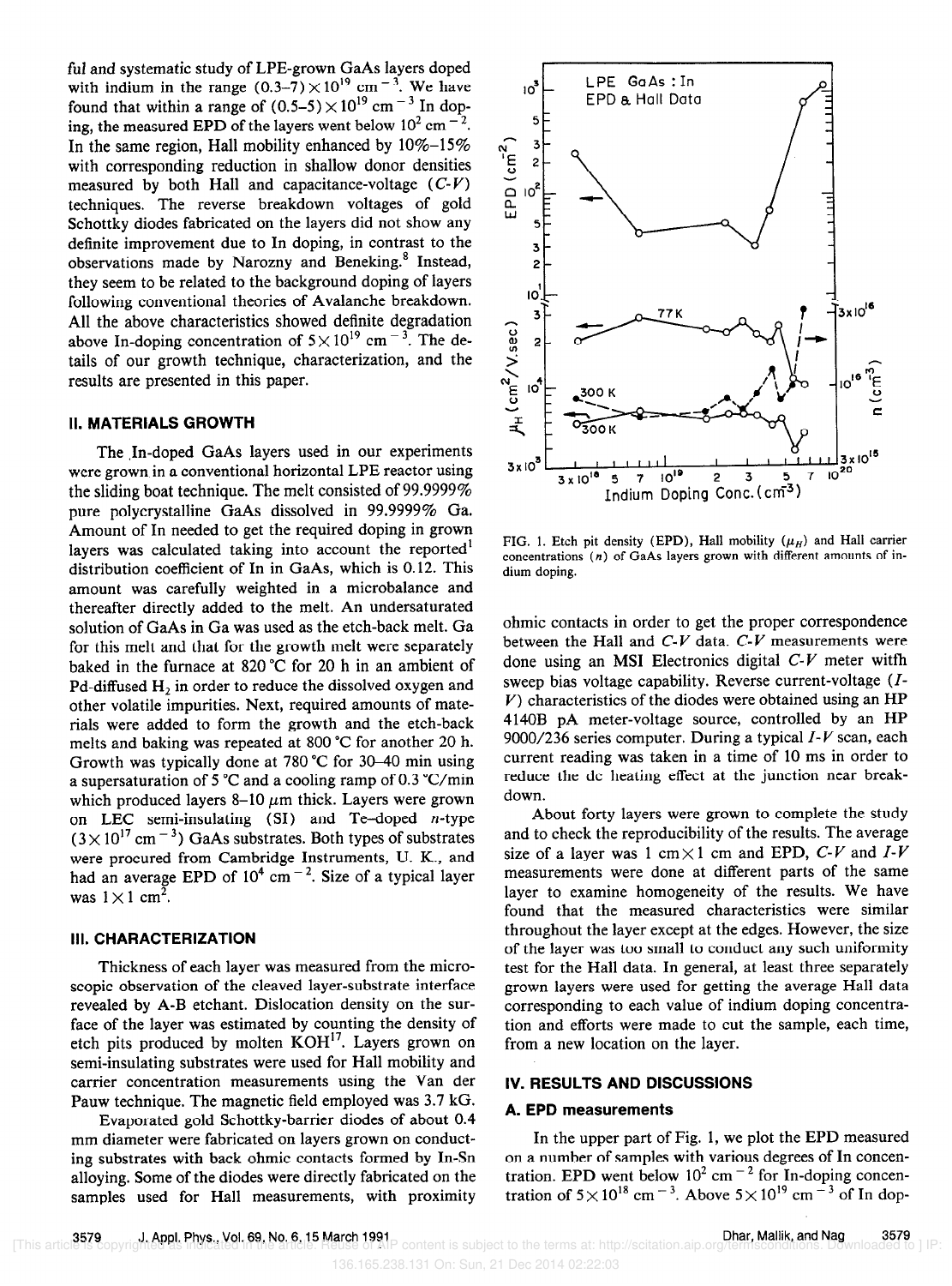



FIG. 2. Donor concentrations  $(N_p)$  and acceptor concentrations  $(N_A)$ calculated from the analysis of the Hall measurement data of GaAs doped with indium.

ing, there is a sharp increase in EPD which we attribute to the generation of misfit dislocations. Microscopic observations of the layer at these In-doping values showed roughening of the surface, confirming increased lattice mismatch at the layer-surface interface.<sup> $\frac{3}{7}$ </sup> This study was made for layers grown on both SI and  $n$ -type substrates, and the results were nearly the same in both cases. Since all our substrates had the same EPD of about  $10^4$  cm  $^{-2}$ , we could cannot have the chance to see any possible influence of the substrate defects on the measured EPD of the grown layers. However, since our layers are sufficiently thick (8-10  $\mu$ m), it is reasonable to believe that any such influence is likely to be noticeable near the interface only. We propose to study this in detail in the near future.

#### B. Hall measurements

Lower part of Fig. 1 shows the results of Hall mobility  $(\mu_H)$  and free carrier concentration (n) of GaAs layers grown with different amounts of In doping. Better values of these parameters are found to lie in the same range of In concentration which gave the lowest values of EPD in our previously described experiment. The trend is the same for both 300 and 77 K measurements. The 300 K results are similar to those of Uddin and Anderson<sup>15</sup> who found an improvement in the transport properties of their samples in almost the same range of In-doping as reported here. However, unlike these authors, we did not see any peaking of 77 K mobility at a particular value of In doping.

In Fig. 2, we present the donor concentration  $(N_D)$ and acceptor concentration  $(N_A)$  in our samples as functions of In concentration.  $N_D$  and  $N_A$  were approximately calculated from the measured mobility and free carrier

FIG. 3. 300 K free carrier concentrations (n) obtained from the C-V measurements of gold Schottky barrier diodes fabricated on In-doped GaAs layers.

concentration values using the curves prepared by Lancefield and co-workers.<sup>18</sup> It is interesting to see from Fig. 2 that the observed lO-15% rise in mobility upon In doping is a consequence of the decrease in both background donor and acceptor concentrations. How this reduction actually occurs or why it should be related to In doping is not very clear at this stage and the answers to these questions again may not be easy to get since the dopant indium may incorporate additional impurities in the layer.<sup>14</sup> As has been mentioned in Sec. I, it is often speculated that indium atoms occupying Ga vacant sites help to reduce the available cation sites for the group IV impurity atoms. From secondary ion mass spectroscopy (SIMS) we have identified the major donor impurity in our layers to be oxygen, and silicon as the major acceptor.

#### C. C-V measurements

Free carrier concentration values at 300 K obtained from the  $C-V$  analysis of gold Schottky-barrier diodes are presented in Fig. 3, as functions of In-doping concentration. The general behavior is in close agreement with that obtained from Hall measurements. However, for samples with In doping above  $5 \times 10^{19}$  cm<sup>-3</sup> we see that, in contrast to Hall measurement data, the carrier concentrations implied by  $C-V$  measurements do not show any sharp increase. We thus conclude that the fall in  $\mu_{H}$ , observed in this region, is related to the high density of defects generated from the mismatched interface. Again, any quantitative assessment of this effect is not easy to perform since dislocation tubes with all possible orientations relative to the interface may take part in this kind of scattering. In fact, the sudden fall in free carrier concentration near the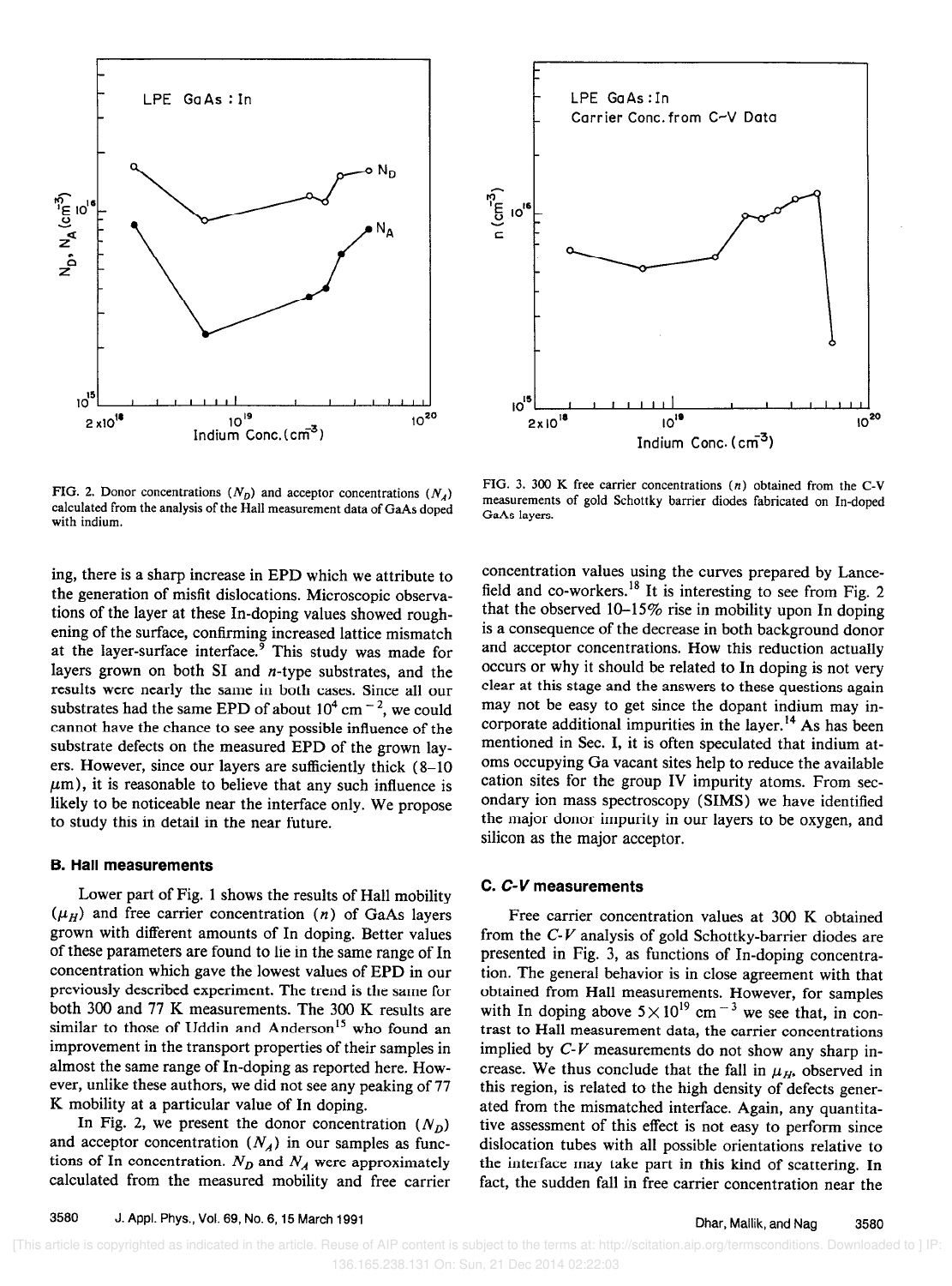

FIG. 4. Reverse current-voltage  $(I-V)$  characteristics of a typical Au-GaAs:In Schottky barrier diode.

end of the curve is indicative of impurity gettering by high density of dislocations.

#### D. I-V measurements

Figure 4 shows the reverse  $I-V$  characteristics of 0.4mm-diam evaporated gold Schottky-barrier diodes fabricated on some of the In-doped layers grown on SI GaAs substrates. In contrast to the earlier observations,<sup>7</sup> we do not see any increase in diode breakdown voltage upon Indoping. The very low reverse leakage currents may, however, be the consequences of In doping which prevents localized breakdown in the material by rendering it more homogeneous. Figure 5 shows a plot of the inverse of breakdown voltage  $V_B$  against the measured values of



FIG. 5. Inverse of breakdown voltage  $V_B$  of Au-GaAs:In diodes plotted as a function of the measured values of  $N_p - N_d$ . The solid line is the best fit to the experimental data whereas the dashed line represents values calculated from theoretical models.

 $N_D N_A$  where the solid line represents the best fit. The dashed line is a theoretical plot obtained from normalization of the general form of the ionization integral (assuming that the avalanche process is initiated by electrons),

$$
\int_0^w a_n \exp\big[-\int_0^x (\alpha_n - \beta_p) dx'\big] dx
$$

and

$$
V_B = \frac{q w^2 (N_D - N_A)}{2\epsilon_s},
$$

where, the symbols have their usual significance.

In the calculations we have used recently reported<sup>19</sup> values of ionization coefficients for GaAs,

$$
\alpha_n = 1.9 \times 10^{15} \exp[-(5.75 \times 10^5/E)^{1.82}] \text{ cm}^{-1},
$$
  

$$
\beta_p = 2.2 \times 10^{15} \exp[-(6.75 \times 10^5/E)^{1.75}] \text{ cm}^{-1},
$$

where  $E$  is the magnitude of electric field appearing across the junction.

An important observation from Fig. 5 is that the slope of the experimental plot is in exact agreement with that of the theoretical plot. This indicates that the breakdown process in In-doped GaAs Schottky-barrier diodes is due to a normal avalanching of charge carriers, and the increase in In-doping concentration does not have any commendable influence on this process. However, the experimental data points are shifted towards lower breakdown voltages in comparison to the theoretically calculated values. We believe that this is due to the lowering of breakdown voltages by edge leakage effects in our diodes which were fabricated without any guard ring or mesa structure.

# V. CONCLUSIONS

Etch pit density, Hall-effect studies,  $C-V$ , and  $I-V$  measurements have been used to investigate the properties of LPE-grown GaAs layers doped with indium in the range  $(0.3-7) \times 10^{19}$  cm<sup>-3</sup>. EPD of less than  $10^2$  cm<sup>-2</sup> are obtained with In-doping concentrations lying in the range  $(0.5-5) \times 10^{19}$  cm<sup>-3</sup>. Above  $5 \times 10^{19}$  cm<sup>-3</sup> In doping, EPD rises sharply, apparently due to the formation of misfit dislocations. This is also supported by the physical observation of the layer surfaces. Best values of mobility are also obtained in the same range. Comparison of free-carrier concentrations measured by Hall and  $C-V$  techniques shows that the rise in mobility in this particular In-doping range is due to a fall in unintentional donor densities, and the sharp fall of mobility above  $5 \times 10^{19}$  cm<sup>-3</sup> indium concentration may be attributed to the increase in defect densities as is evident from EPD measurement results. Study of breakdown voltages of gold Schottky-barrier diodes, prepared on the material, demonstrates that the parameter is not directly related to In-doping effect, but is rather a consequence of variation of the shallow donor densities.

### ACKNOWLEDGMENTS

We are thankful to T. K. Bhattacharya and Professor A. K. Barua of Indian Association for the Cultivation of

136.165.238.131 On: Sun, 21 Dec 2014 02:22:03